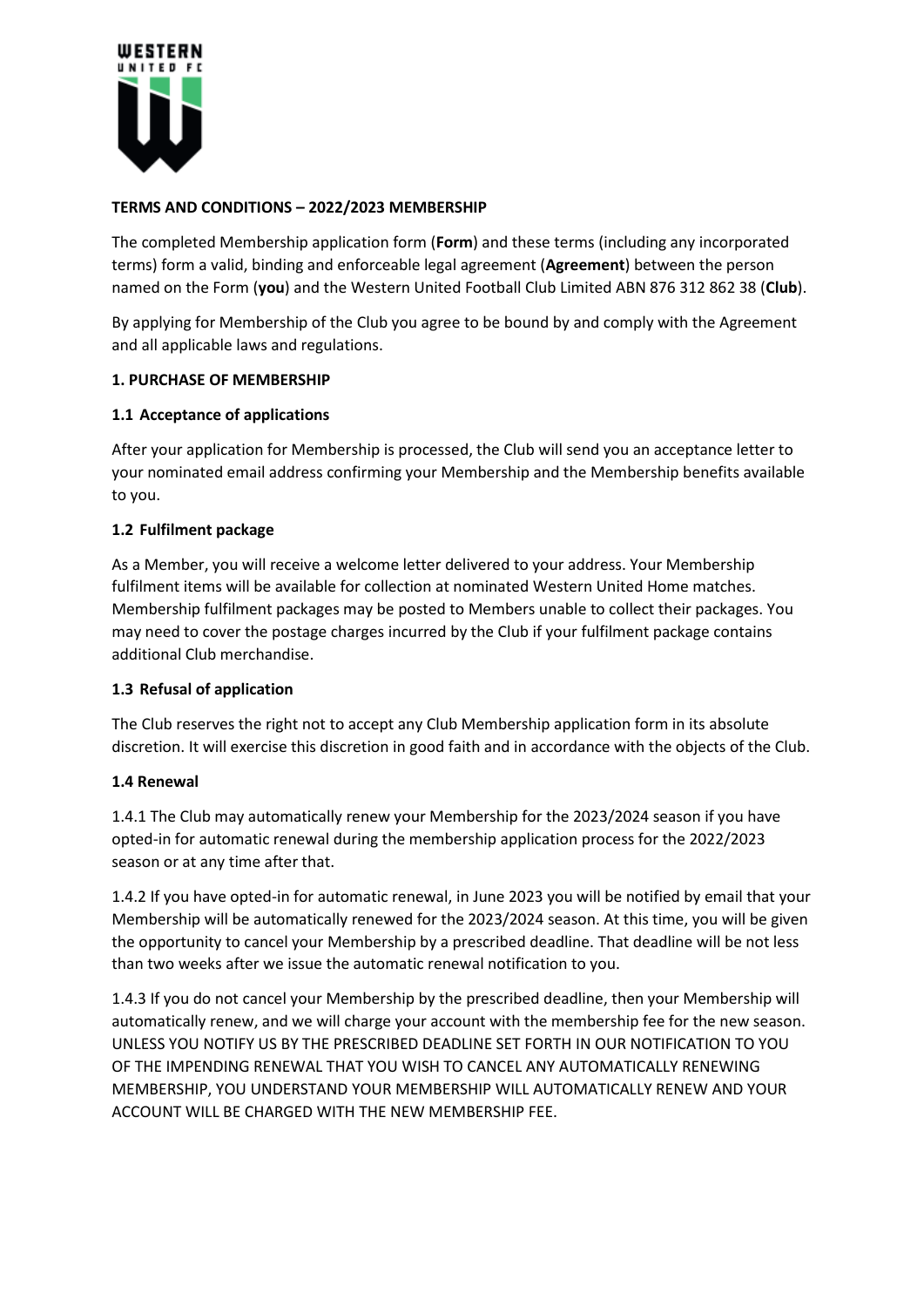

1.4.4 At any time during a season you may contact the Club and explicitly remove yourself from automatic renewal. If you choose to opt-out during a season, your Membership will expire at the end of the season in which you're subscribed.

1.4.5 Upon renewal of your Membership you will be taken to have agreed to the Membership Terms that apply for that Membership Year.

# **2. TERM OF MEMBERSHIP**

Subject to the Terms and Conditions, your Club Membership will entitle you to the benefits of the relevant Club Membership from receipt by the Club of your Club Membership payment to 30 June 2023.

# **3. MEMBERSHIP CATEGORIES**

# **3.1 Club Membership Categories and Entitlements**

# **3.1.1 Ticketed Membership categories**

Platinum

Premium

General

Active

All the above membership categories include tickets for the 13 Home Matches (as defined in clause 10.3) for 2022/2023 A-League Men season. A full description of the features and entitlements of above categories can be found on the Western United Website at the membership home page.

# **3.1.2 Flexi Membership categories**

Premium 7

General 7

Premium 3

General 3

Ballarat 3

Tasmania 3

Flexi packages can be used at Home Matches (defined in clause 10.3) for the 2022/2023 A-League Men season where attendance is permitted. The number of Home Matches you can attend depends on your package as indicated by the suffix in the name of the package ("7" means 7 Home Matches, "3" means 3 Home Matches). These tickets will admit one (1) person, per match.

Additional fees and charges may apply to Flexi Memberships. Members' access to matches is not guaranteed. Access is subject to capacity and the Club recommends that members reserve a seat in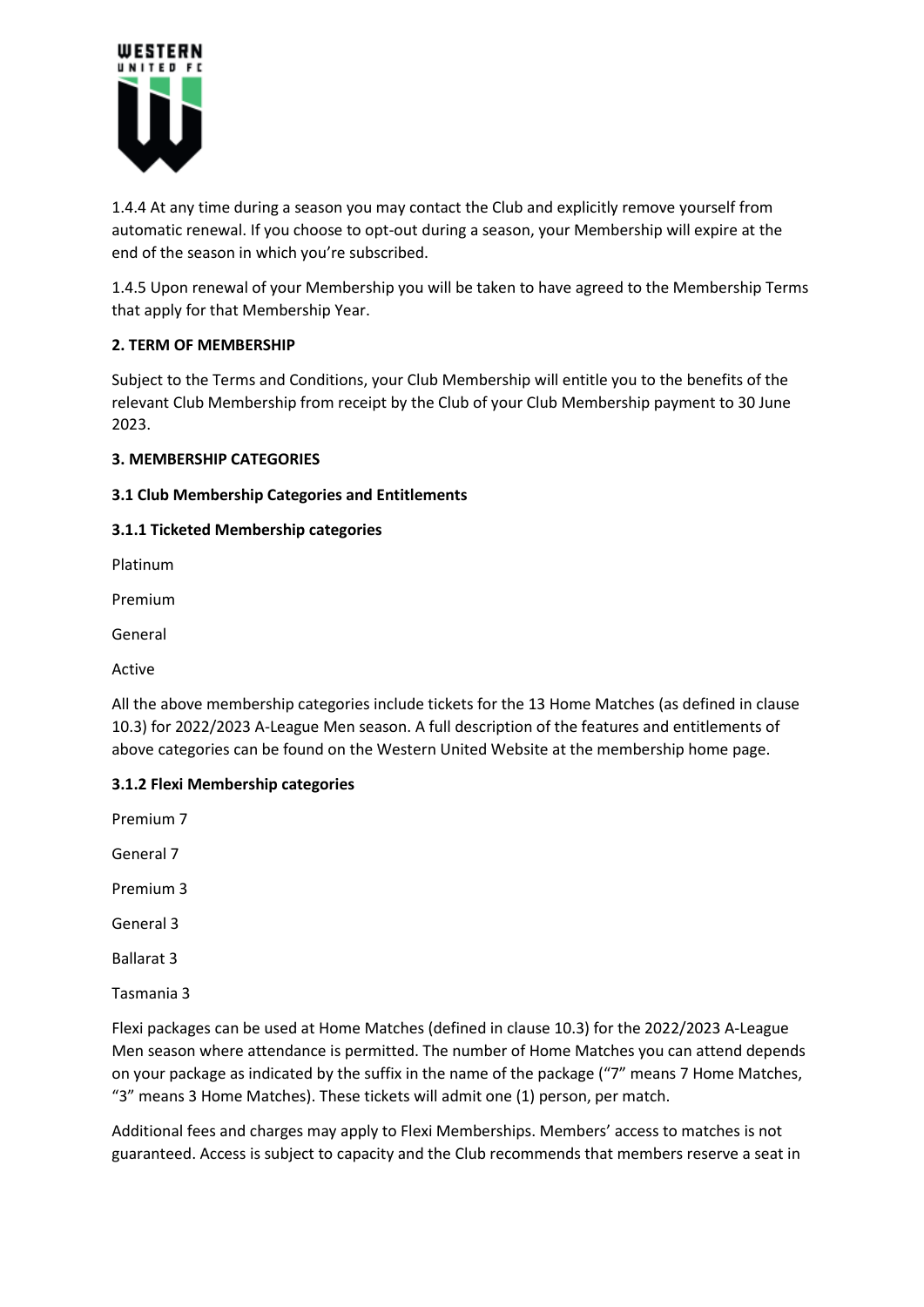

order to guarantee entry, particularly at high demand matches. Ticket agencies may charge a booking fee which is to be covered by the member.

A full description of the features and entitlements of the above categories can be found on the Western United Website at the membership home page.

# **3.1.3 Non Ticketed Membership categories**

Club Supporter

Baby Membership

Interstate Member

A-League Women Membership

A full description of the features and entitlements of the above categories can be found on the Western United Website at the membership home page.

### **3.1.4 TICKET CONDITIONS**

In respect of all Tickets you receive as part of your Membership, you must comply with, and must ensure that each subsequent holder of any of your Tickets complies with:

- (a) this Agreement;
- (b) the ticketing conditions as set out on the back of the Tickets; and
- (c) the rules and regulations of the venue at which a Match is played, including terms of entry and rules about restricted prohibited items.

### **3.2 Concessional Membership Classifications**

### **3.2.1 Family**

A family membership comprises of 2 adults and either 1, 2, 3 or 4 juniors (aged  $4 - 14$  years) depending on the package you have purchased. A junior must be 14 years as of 1/1/2023 for the 2022/23 membership year. Additional children under 15 years of age will be required to purchase an individual junior membership.

### **3.2.2 Junior**

4 to 14 years (age tested as of 1/1/2023 for the 2022/2023 membership year) (children 3 years and under are free unless they are occupying a seat).

### **3.2.3 Student**

Full time tertiary and secondary school students (valid ID required).

### **3.2.4 Pensioner**

Pension card, healthcare card or proof from Centrelink or the Department of Veteran Affairs.

#### **4. RESERVED SEATING**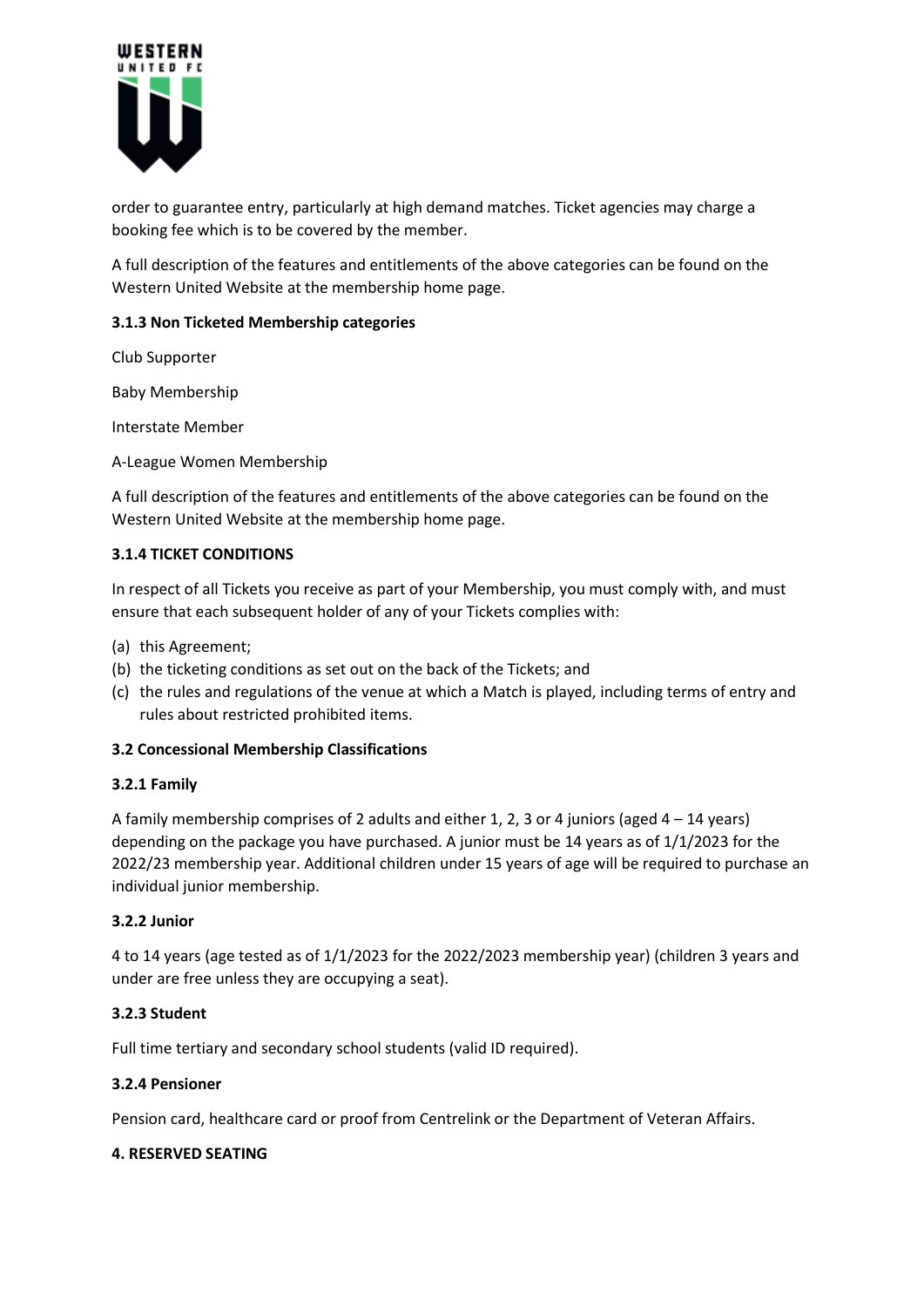

# **4.1 Reserved seat areas**

In the reserved seating areas, all seat members will have access to a seat in that area but not one chosen by them and the seat they have may change from Match to Match. This is at the discretion of Western United and venue ticketing requirements.

# **5. ACTIVE BAYS**

# **5.1 Active Support Seating**

In accordance with FFA's Active Support Policy and Club Code of Conduct, you must hold an Active Supporter Membership to access the bay reserved for Active Support Members on match days. However, at its sole discretion, the Club may permit General Members to enter the Active Bays.

### **6. TRANSFER OF MEMBERSHIP**

### **6.1 Transfer of Membership**

So long as you are not doing so for financial gain, you may transfer your membership card (or individual Match tickets) to a family member or friend. You can only do this if the other person is at the equivalent level of entry. This means that if you have a concessional membership under clause 3.2 you cannot transfer your card or tickets to people who are not within the applicable concessional categories. For example, a Student or Junior Membership card cannot be used for an adult to gain entry to a Match.

### **7. MEMBERSHIP ON-SELLING**

### **7.1 Prohibition on resale**

Club Memberships or individual match tickets may not, without prior written consent of the Western United, be on-sold (including via online auction sites) either by the original purchaser or any subsequent bearer.

### **7.2 Prohibition on advertising**

Western United Memberships or individual match tickets may not, without prior written consent of the Western United, be used for commercial purposes (including advertising, promotion, competitions and trade promotions) or to enhance the demand for other goods or services, either by the original purchaser or subsequent bearer.

### **7.3 Cancellation of ticket**

The Western United bear the right to cancel without refund, any ticket which is deemed to be in breach of conditions 7.1 or 7.2. The bearer of the ticket may subsequently be refused admission. Further penalties will apply (including cancellation of any offending member's Western United Membership without a refund).

### **8. PAYMENT**

### **8.1 Payment options**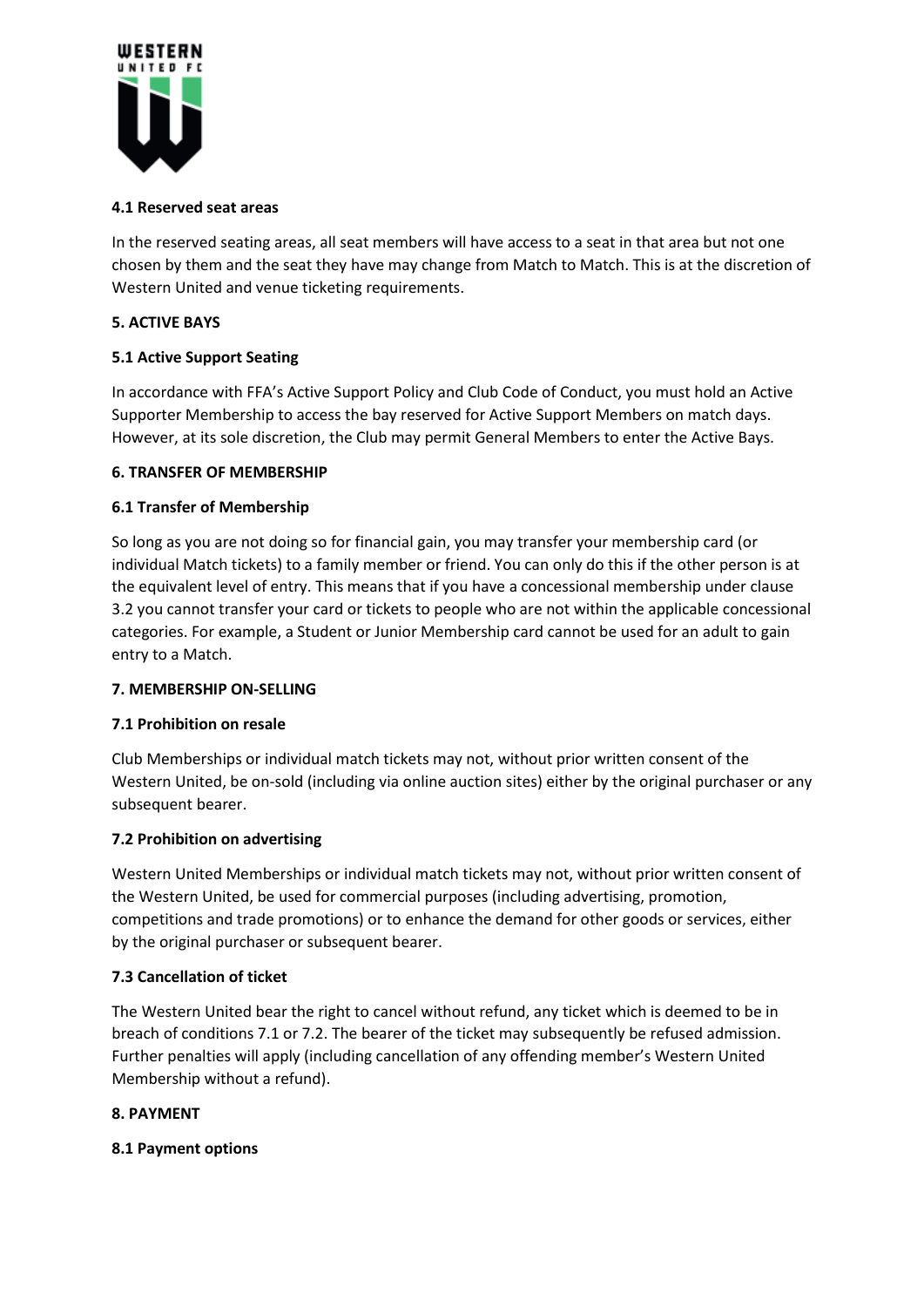

Payment of your Club Membership fee may be made either as an upfront payment in full or via direct debit on a payment plan in accordance with this clause 8.

# **8.2 Full Payment**

Your full Club Membership fee can be paid via any one of the following methods: VISA, MasterCard, cash or EFTPOS.

# **8.3 Payment Plan**

Your Club Membership fee payments via payment plan are managed as follows:

**8.3.1** By agreeing to pay your membership via the Western United FC Payment Plan, you authorise Western United FC, or associated third parties, to debit from your nominated Credit Card or Debit Account as set out in the membership application process. Additional fees (including credit card fees) may apply.

**8.3.2** Fees associated with the instalment plan until 30 June 2022 will be a 3.09% administration fee to each instalment. There will also be a \$5.00 set-up fee that must be paid directly to DebitSuccess upon selecting the instalment option.

From 1 July 2022, the administration fee per each instalment will be 3.79% and the account set-up fee will be \$12.00.

Members should be aware that additional fees apply for cancellations and missed payments.

**8.3.3** Instalments will be withdrawn monthly. Payments will be the total amount of the membership (including additional fees as in point 8.3.2) divided by the remaining months. For example, if you sign up in November you will pay a deposit and then the remainder of your payment/s will be the total divided over 4 months. A deposit payment will be taken on purchase of your membership.

**8.3.4** It is your responsibility to ensure that enough funds are available in your nominated account for payments to be processed. Any fees levied to you by your financial institution for a dishonoured payment will be payable by you. Any fees incurred by Western United FC for a dishonoured payment will be added to the next instalment.

**8.3.5** Western United FC reserves the right to suspend or cancel your membership if on two consecutive occasions your payment cannot be processed due to insufficient funds in your nominated account. We will notify you in writing if we suspend or cancel your payment plan arrangement.

**8.3.6** If your membership is suspended, your membership barcode will be blocked, and your membership entitlements will be suspended until such a time that the overdue payments have been received.

**8.3.7** If you believe that a payment has been withdrawn incorrectly, please contact Western United on 1300 46 86 48 33. You will receive a full refund of the withdrawn amount if we cannot substantiate the reason for the withdrawing.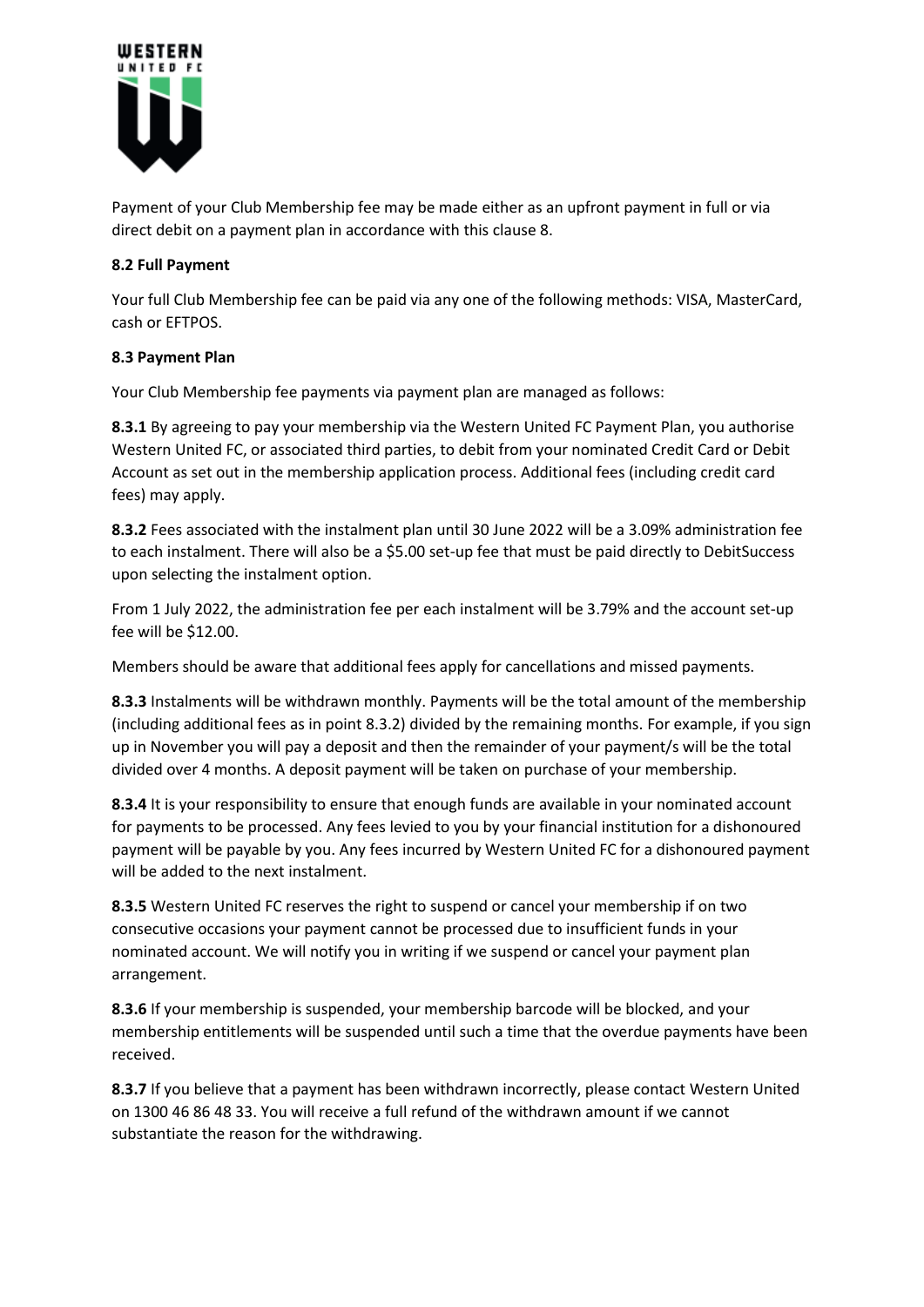

**8.2.8** You must advise us in writing if you close your nominated account and supply us with a substitute account for your payments to continue.

### **9. GST AND LEVIES**

Except where expressly noted, all prices include GST and any applicable venue levy.

### **10. REFUND POLICY**

### **10.1 General policy**

Subject to this clause 10 and a member's Consumer Law Rights references in clause 12.1 or otherwise at law, Club Membership payments are non-refundable.

### **10.2 "Change of mind" refunds**

Subject to clause 11.3, if a member wishes to cancel their Club Membership due to a "change of mind", any refunds of Club Membership payments are at the sole discretion of the Club. Requests for refunds must be made in writing to the Club's Membership Manager. Should a refund be granted by the Club, an administration fee in the amount of \$50.00 will be payable by the member.

### **10.3 Home Matches**

A "Home Match" means a match played at any venue that is taken to be a home venue for the purposes of the A-League Men. This home venue may be located in any Australian State or Territory or in New Zealand. The venue of a Home Match may be changed at any time. You acknowledge and agree that the change of a venue of a Home Match will not entitle you to a refund.

# **11. COVID-19 CANCELLATION POLICY AND REFUNDS**

Considering COVID-19 and subsequent government restrictions relating to mass gatherings and crowds, the below terms relate specifically to membership cancellations or refunds for the 2022/2023 A-League Men season. These terms should be read together with clause 12.3.

11.1 The 2022/2023 Full Season membership prices presented on the Western United membership website (as at 1 June 2022) are based on eleven regular season Home Matches.

11.2 In the event that the 2022/2023 A-League Men season is either cancelled in full or all games are played without crowds, all ticketed members will be downgraded to a Supporter Membership with the remaining balance to be refunded to the member.

11.3 In the event that full crowd attendance (or partial crowd attendance due to social distancing, with a ticketed member having the opportunity to be in that partial crowd) is possible for less than 13 Western United Home Matches for the 2022/2023 A-League Men season, ticketed members (or ticketed members who don't have the opportunity to be part of a partial crowd) will be entitled to a partial refund on a pro-rata rate, after the cost of a Supporter Membership is deducted from the amount that you paid us. For example, if you pay \$250 for a ticketed membership including 13 Home Games and you are entitled to a pro-rata refund for 7 games, the refund you will receive will be calculated like this: the amount paid by you (say \$250) minus the cost of a supporter package (say  $$50$ ), will be divided by 13 and then multiplied by 7 =  $$107.70$ .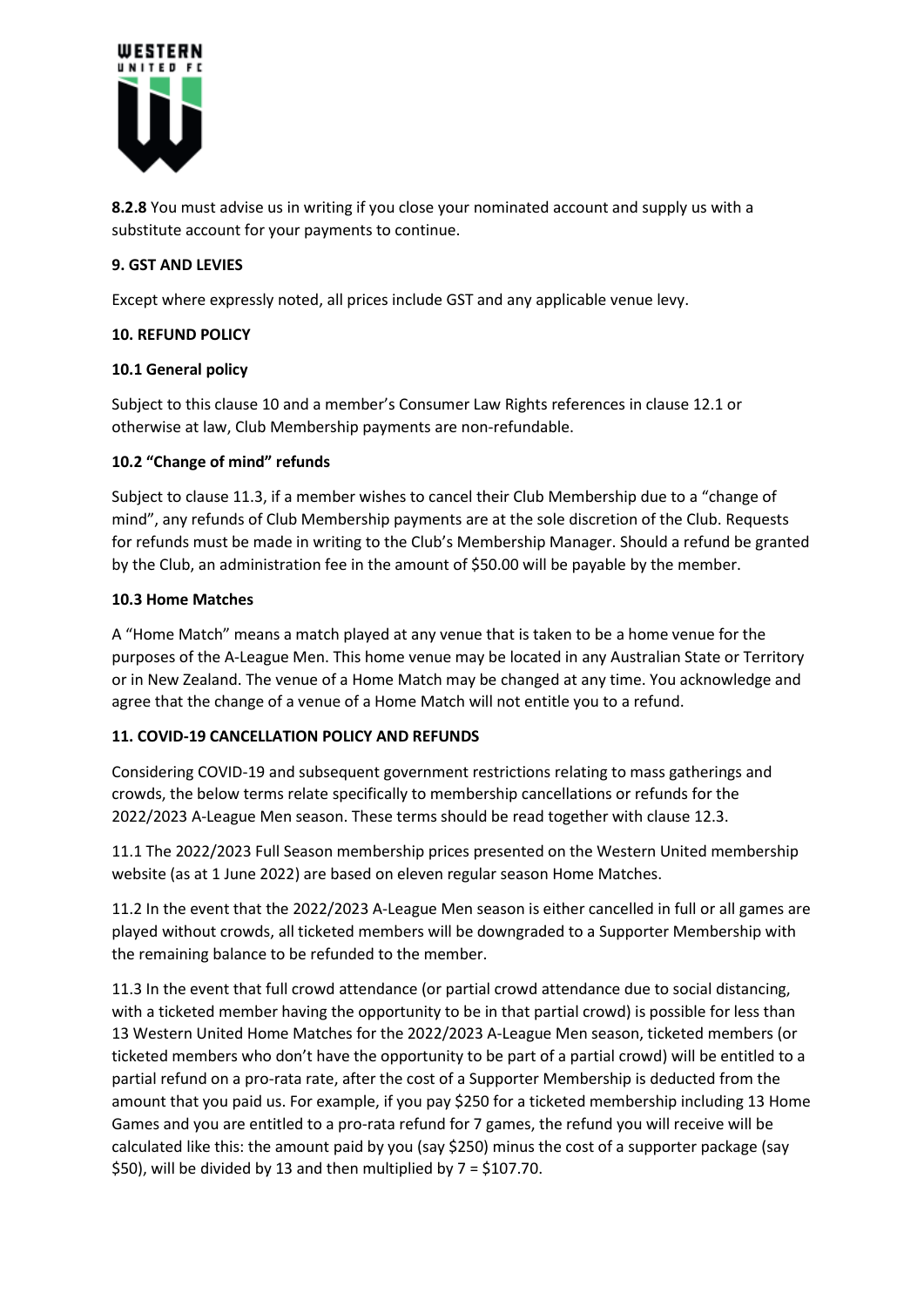

11.4 In the event that the start of the 2022/2023 A-League Men season is delayed, the Western United regular refund policy will apply in accordance with clause 10.

11.5 In the event that attendance at games for Western United members is not prevented by the restrictions mentioned in clauses 11.2 and 11.3, the Western United regular refund policy will apply in accordance with clause 10.

11.6 Western United Members entitled to a refund calculated in accordance with clause 11.2 or clause 11.3 will be provided with the option of obtaining all or part of that refund or alternatively obtaining a membership credit, merchandise credit, or donating all or part of that refund to the Club.

11.7 In the event that government-imposed crowd regulations require that Western United to make amendments to their seating category configuration, Western United reserves the right to refund any memberships which cannot be fulfilled as per the original terms. The Western United reserve the right to make any amendments to their current seating category configuration and pricing, as a consequence of government-imposed crowd regulations.

# **12. LIMITATION OF LIABILITY, FORCE MAJEURE**

12.1 Nothing in this clause 12 affects your rights under the Competition and Consumer Act 2010 (Cth) (CCA) or similar legislation under which the Club's liability may not be excluded, restricted or modified by private agreement (Consumer Law Rights). Without limiting your Consumer Law Rights, nothing in this Agreement (including in this clause 12) is intended to have the effect of excluding restricting or modifying:

(a) the applications of all or any of the provisions of Part5-4 of Schedule 2 of the CCA (the ACL) dealing with remedies for breach of consumer guarantees;

(b) the exercise of a right conferred by such a provision; or

(c) any liability we have in relation to a failure to comply with a guarantee that applies under Division 1 of Part 3-2 of the ACL to a supply of goods or services.

12.2 If the Club is liable to you for any:

(a) breach by the Club of any express term of this Agreement;

(b) breach by the Club of any term implied into this Agreement under the general law; or

(c) any tort committed by the Club (including negligence by not including fraud), the Club's liability to you is limited (at the Club's election) to the Club repaying any amounts paid by you under this Agreement or supplying or resupplying any Tickets to which you are entitled in accordance with the terms of this Agreement. This clause 12.2 does not apply to the extent that our own wilful or negligent acts or omissions cause your loss or damage.

12.3 The Club, reserves the right to reasonably vary your membership benefits (including benefits as already varied in clause 11) if existing membership benefits cannot be provided due to a Force Majeure Event, including if this impact of COVID-19 result in limited seating availability due to social distancing requirements, prohibitions on member attendance at games or adjustments to the length